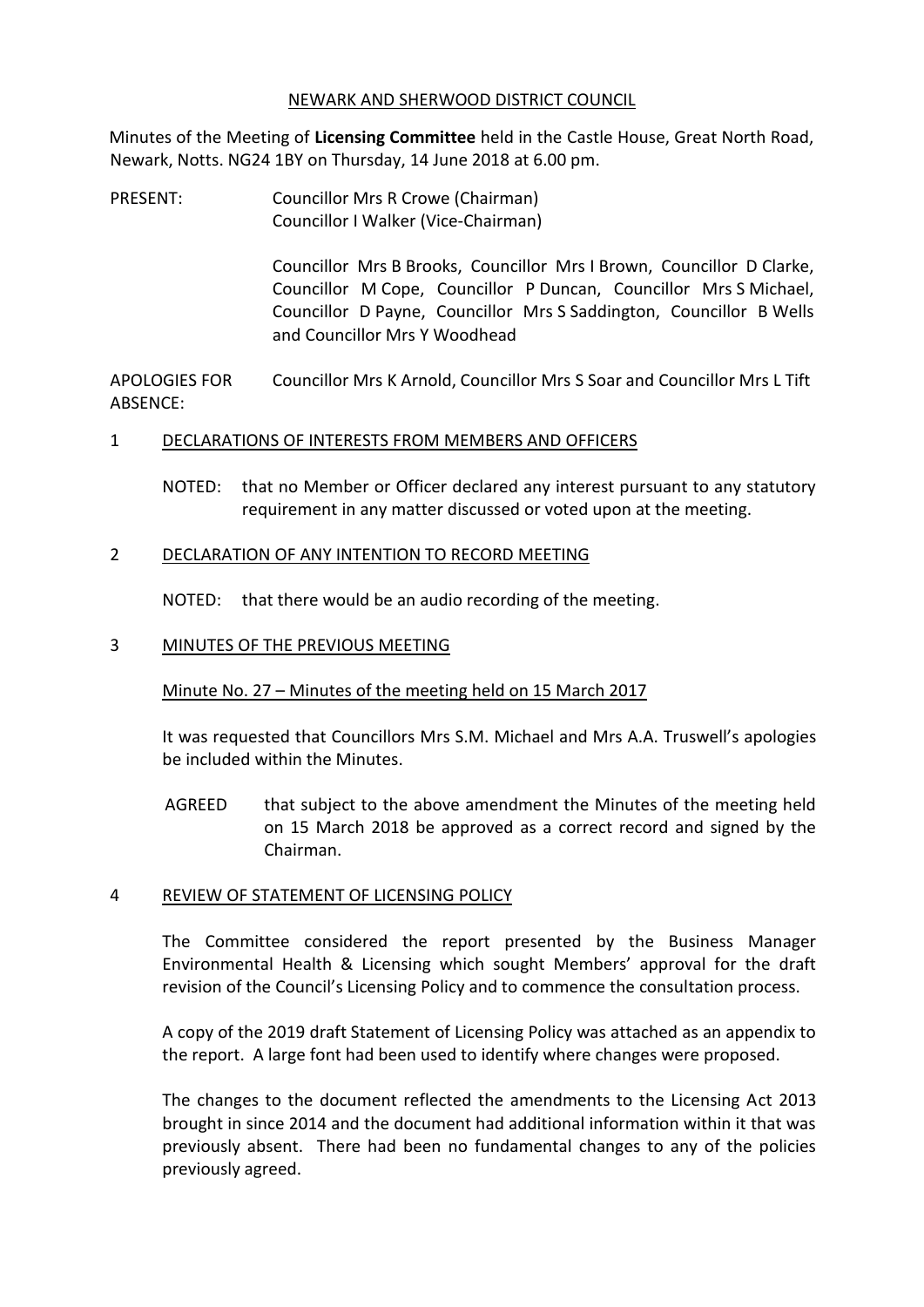A typographical error was found on page 25, 8.1 of the Statement of Licensing Policy, and should read 'Club' Premises Certificates.

A Member commented on the Health & Safety of the bar garden for one of the local Public Houses as the seating area was in close proximity to the river Trent. Three people had already fallen in the river and it was felt that the seating area should be addressed to prevent any further accidents.

The Business Manager Environmental Health & Licensing confirmed the law regarding the licensing around the premises. He confirmed that the Business Unit had undertaken work with that licensed premise to ensure a safer environment.

Members also commented on the spread of the seating areas from the cafés in Newark Market place and felt that this was putting customers at risk from authorised vehicles that were allowed access into the Market Place.

The Chairman confirmed that this issue had been addressed with the Business Manager and an update report would be provided to a future meeting of the Committee.

AGREED (unanimously) that:

- (a) the draft revision of the Council's Licensing Policy be noted and the consultation process be commenced; and
- (b) an update report on the seating arrangements for the cafés within Newark Market Place be submitted to a future meeting of the Committee.

## 5 LICENSING ACT TRAINING FOR MEMBERS AND OFFICERS

The Committee considered the report presented by the Business Manager Environmental Health & Licensing in relation to Licensing Act training being provided for both Officers and Members by the Nottinghamshire Authorities Licensing Group, scheduled for Wednesday, 4 July 2018 at the Hostess Restaurant in Mansfield.

Members of the Committee were requested to let Officers know if they were able to attend the training.

AGREED (unanimously) that the following Members confirmed their attendance for the forth coming training.

> Councillors Mrs B. Brooks; Mrs I. Brown; D. Clarke; Mrs R. Crowe; P. Duncan; D. Payne; B. Wells; I. Walker; and Mrs Y. Woodhead.

#### 6 COUNTYWIDE BEST BAR NONE SCHEME

The Committee considered the report presented by the Business Manager Environmental Health & Licensing in relation to the final year report on year three of the county wide Best Bar None Scheme.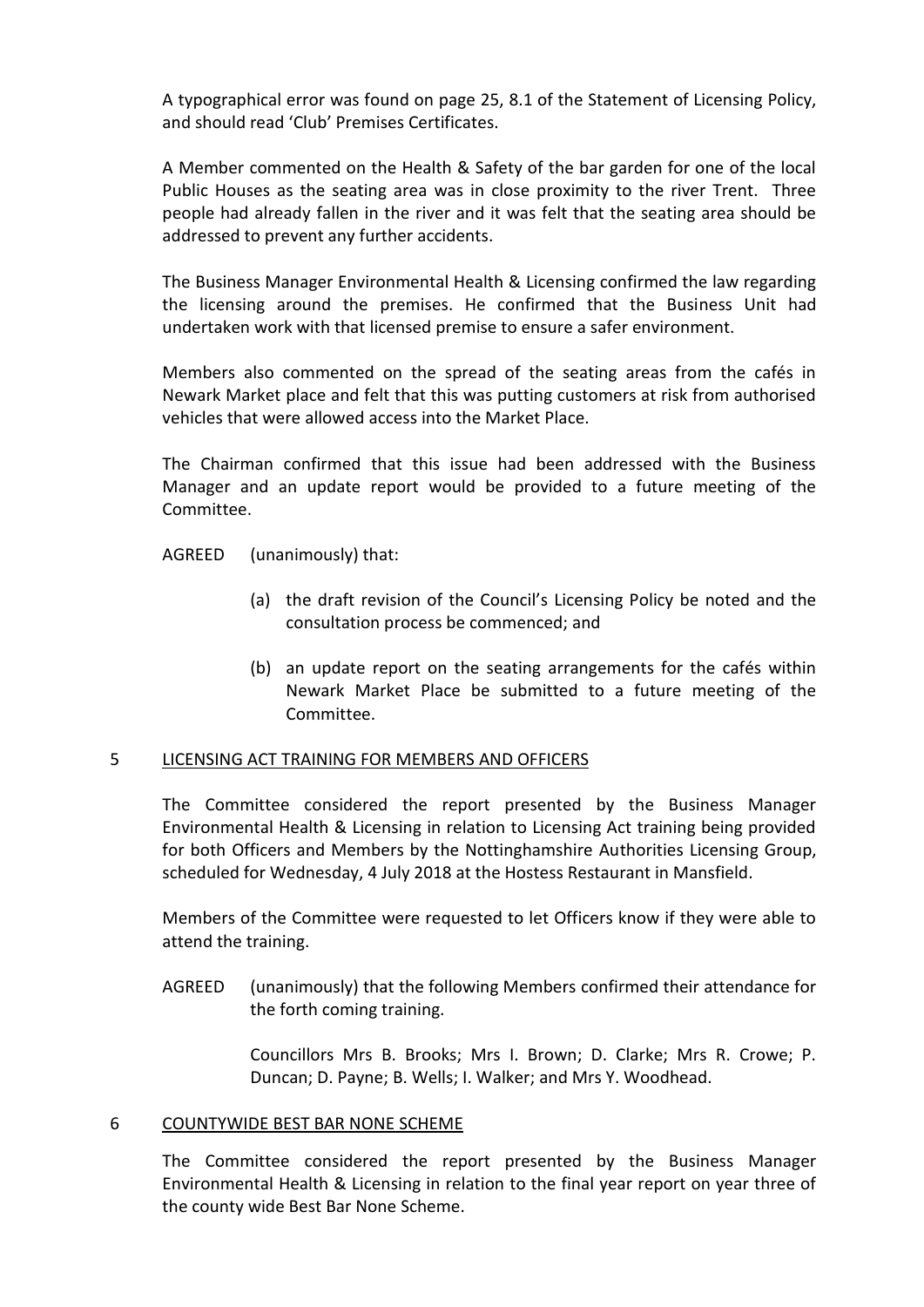The report set out the background to the introduction of the scheme and the rewards for the licensees. The report also detailed the scheme to date from year one 2015/16, year two 2016/17 and year three 2017/18. The future of the scheme was also detailed and discussions had been undertaken with potential funders to provide some sustainability for the scheme. Licensing Authorities had been requested to commit their support for the scheme in years four and five. It was reported that there was no direct financial commitment required but some officer time would be required. It was not anticipated that this would have any detrimental impact on the other duties of the Licensing Team.

AGRRED (unanimously) that:

- (a) the progress of the Nottinghamshire County Best Bar None Scheme be noted; and
- (b) the scheme in years four and five be supported.

# 7 MINUTES OF PERSONAL LICENCE HEARING

The Committee noted the Minutes of the Personal Licence Hearing for Mohammad Aamer Hussain, which was held on 1 May 2018.

AGREED (unanimously) that the Minutes be noted.

# 8 UPDATE ON QUARTERLY PERFORMANCE AND ENFORCEMENT MATTERS

The Committee considered the report presented by the Business Manager Environmental Health & Licensing in relation to the activity and performance of the Licensing Team between 1 January and 31 March 2018 inclusive and to provide Members with details of current ongoing enforcement issues.

Information contained within the report related to the number of applications for the grant or variation of licences received between the above dates and the enforcement activity between 1 October and 31 December 2017 which were listed at 2.3 of the report. It was also noted in order by way of comparison, the number of Temporary Event Notices received for the same period last year was 45.

Members commented on the Ongoing Enforcement Activity reported and requested that more information be provided rather than just verbal advice given, in order for them to be aware of what was happening in the district. The Chairman requested that a report be submitted to a future meeting regarding what Enforcement Activity was being undertaken to keep the Committee informed.

AGREED (unanimously) that:

- (a) the information contained within the report; and
- (b) a report be submitted to a future meeting of the Committee, regarding what Enforcement Activity was being undertaken to keep the Committee informed.